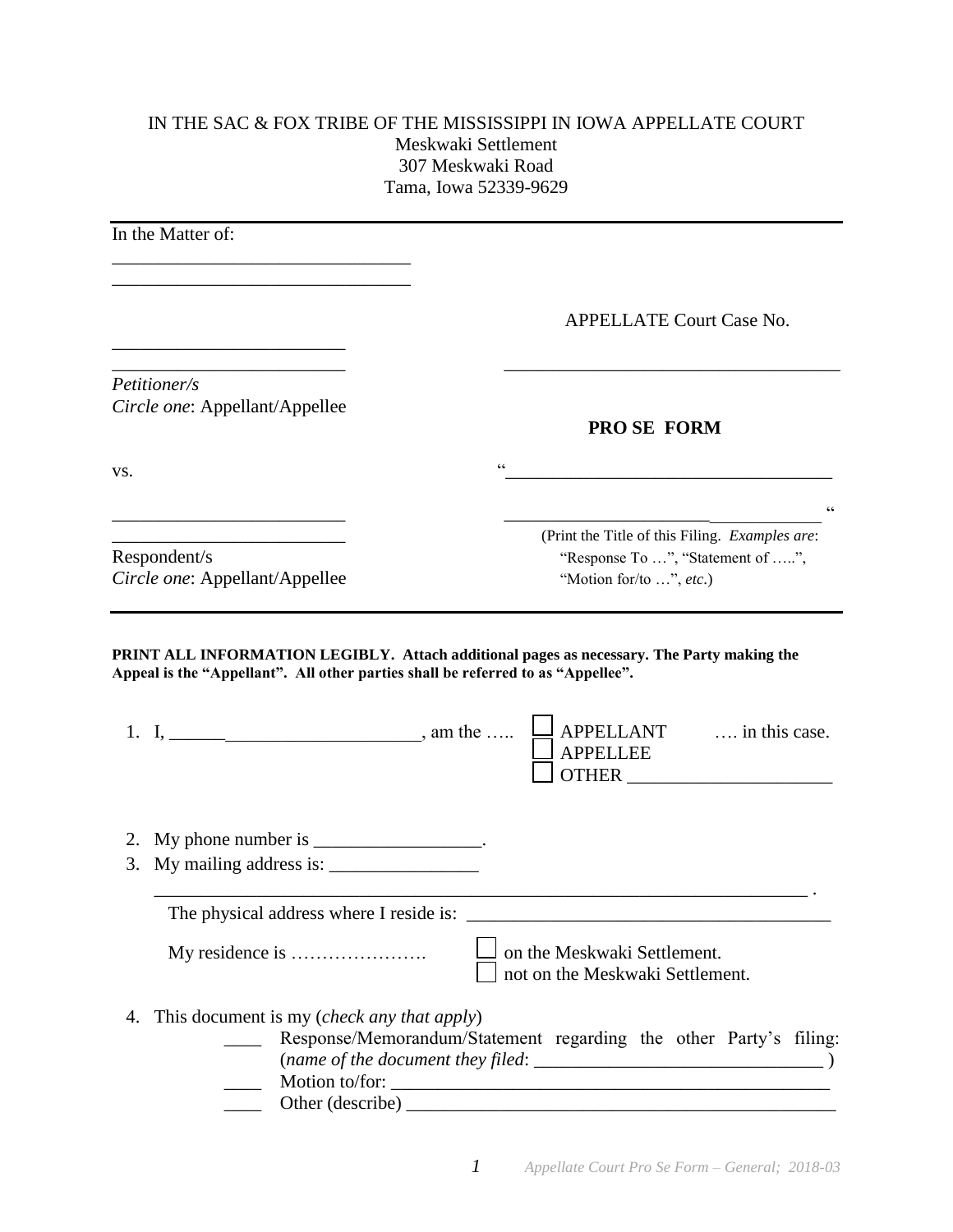5. I/Our Statement and/or Motion is as follows (attach additional papers as necessary):



6. The reasons why the Court should agree with my statement/grant my request are as follows: [include Court rules, the record, laws, and cases, if any, that support your reasons. Also list any documents that you are attaching (Attach additional pages as needed; Also, list and identify with letters "A", B", C", etc., any additional separate attachments you are submitting, then designate the same letter on first page of the attachment)]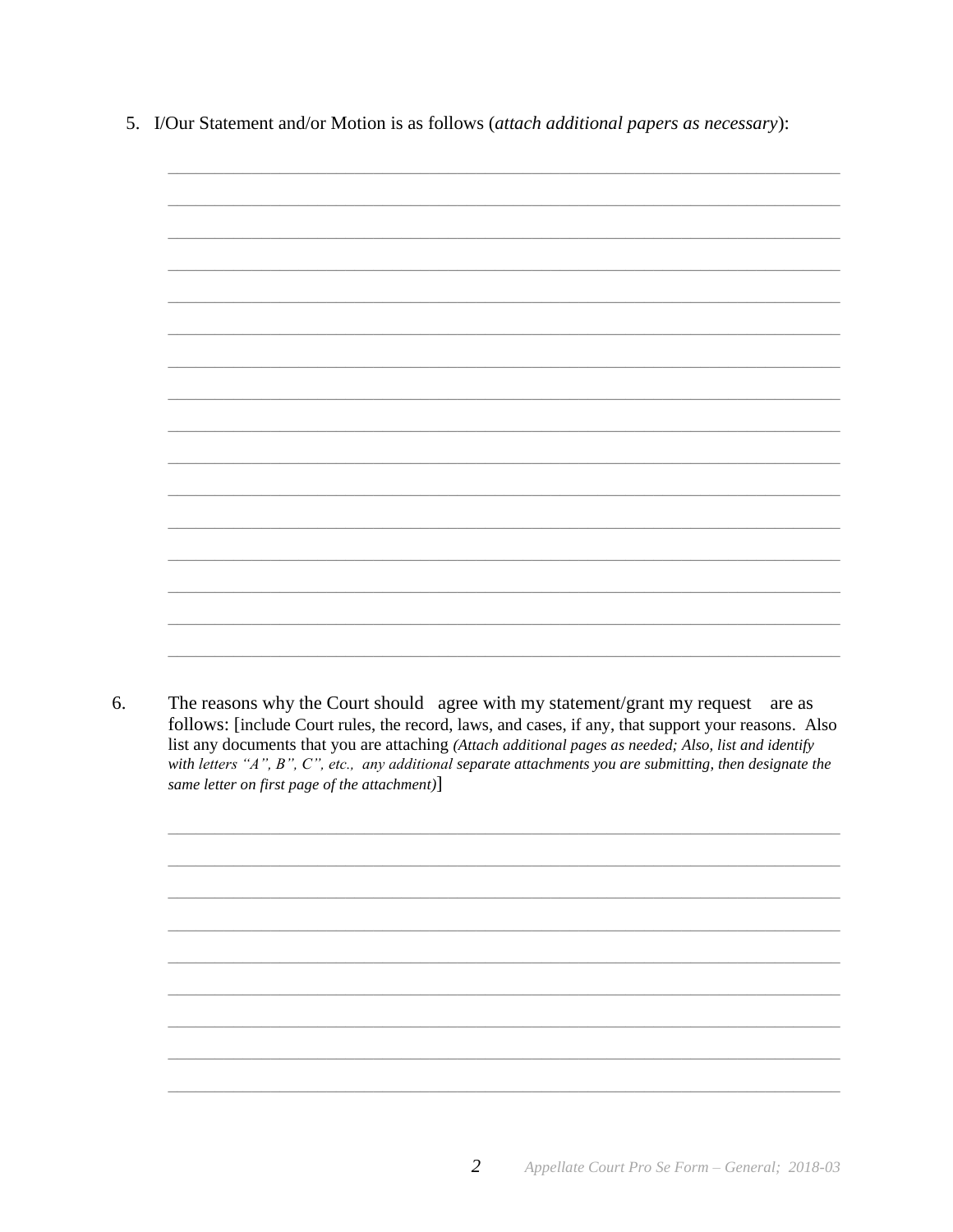|      | 7. I $\Box$ Do $\Box$ Do not  request oral arguments or any type hearing. |
|------|---------------------------------------------------------------------------|
| ____ |                                                                           |

- 8. I  $\Box$  Will  $\Box$  Will not ..... be providing a Brief in this matter. [Note: **A Brief may or may not be required for you to file. See the "Rules of Appellate Procedure**"]
- 9. **I understand I am responsible for serving this document** (and any attachments) **on the other party/s**, in the manner required by the Court's Rules of Procedures, and I am responsible for providing proof of that service to the Clerk of Court. **If allowable to deliver by mail, I certify here that I delivered a copy of this motion to all** the lawyers in the case, the Parties who do not have lawyers, and any other required parties, as listed below. (*If additional space is needed, please attach additional sheets of paper*)

| To Person A) $\overline{\qquad \qquad }$ | To Person B)       |
|------------------------------------------|--------------------|
| At Mailing Address                       | At Mailing Address |
|                                          |                    |
| To Person C)                             | To Person D)       |
| At Mailing Address                       | At Mailing Address |